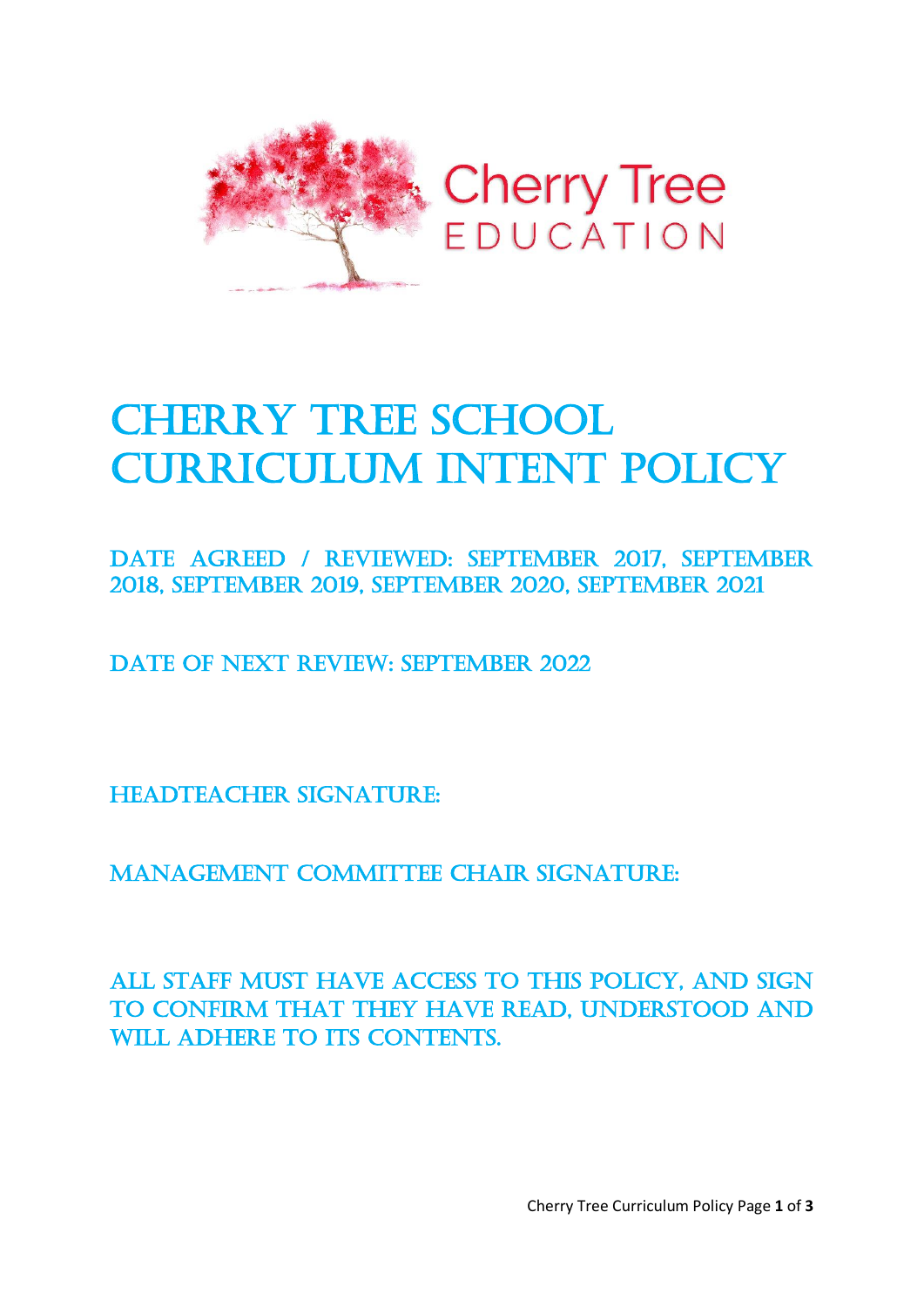# **Cherry Tree Curriculum Intent Policy**

#### **Introduction**

Square pegs do not fit into round holes so why keep trying the same? For some children, the traditional classroom setting does not work and can create even further barriers to their learning. This can often become a revolving door which adds to the loss of crucial real education time for the pupil. Cherry Tree is a detached building in a quiet residential area and has a warm homely feel and can cater for up to 10 pupils. The rooms are spacious and comfortable, and pupils are encouraged to take ownership of their school. The property also has a large safe garden area with working spaces where various 'hands on' projects can be carried out e.g. gardening and upcycling. At Cherry Tree our aim is to provide an excellent education for all our pupils. Our commitment for an engaging and bespoke curriculum is rooted in a desire to bring out the best in all pupils and prepare them for success in life. Our data gathering is constantly evolving to ensure we capture the personal achievements and personal development steps pupils take so they can celebrate their progression. Recognising positive change highlights and encourages their personal growth, self-esteem and individuality. For pupils who need an integrated plan to allow them time to settle into school life, a variety of environments can be accessed including classrooms without walls using the spacious outdoors of either the local beach or the Kent countryside. In our experience, pupils who have a history of sporadic education respond well when a variety of these learning environments are available. Through this flexible and adaptable approach, pupils have the time and space to discover their strengths and the way they learn best, which in turn creates the best possible environment 'fit' for the pupil to achieve their potential. We intend to ensure that our pupils are ready for the move to post 16 education or employment, with the ability to show resilience and the competence to interact with peers within society post 16 and beyond.

#### **The Working Memory Challenge**

The focus of our whole school curriculum intent is to ensure that all pupils have a balanced, rounded and appropriate education, which meets their individual needs, ensuring it remains flexible to meet their ongoing mental health challenges. There are many mental health difficulties that our pupils have to learn to manage and or live with that affect everything they do, every day of their lives. These difficulties include depression, severe levels of anxiety, PTSD, self-harming, complex trauma, attachment disorders, ASD and many other learning difficulties. Severe levels of anxiety can overtake and consume our pupils on a daily basis not only linked to various diagnosis, but also when they are presented with new and stressful life situations they need to navigate their way through. When young people are under the influence of stress, trauma and or high levels of anxiety, the memory will often be working at a lower level than that of normal memory functioning. One part of the body affected by anxiety and stress is the nervous system, which plays a primary role in basic functions like memory and learning. As a result, persistent anxiety and memory loss can be overly affected. Working memory, or the short term memory, is critical for solving problems effectively and for managing chunks of information in the 'now'. There is a plethora of evidence which shows that young people with elevated anxiety are either unable to complete task, or take a long time to shift from one cognitive set to another during working memory tasks e.g. listening to a sequence of events in a story while tying to understand what the story means. When the working memory is not working properly, it will often present as the inability to complete tasks properly, difficulty concentrating, inability to multi task and often, errors are made. Our pupils often present with these difficulties in their lessons and so our challenge is to enable pupils to develop and move into new subjects and chunks of learning, while acknowledging that they may not be able to recall their previous learning on a regular